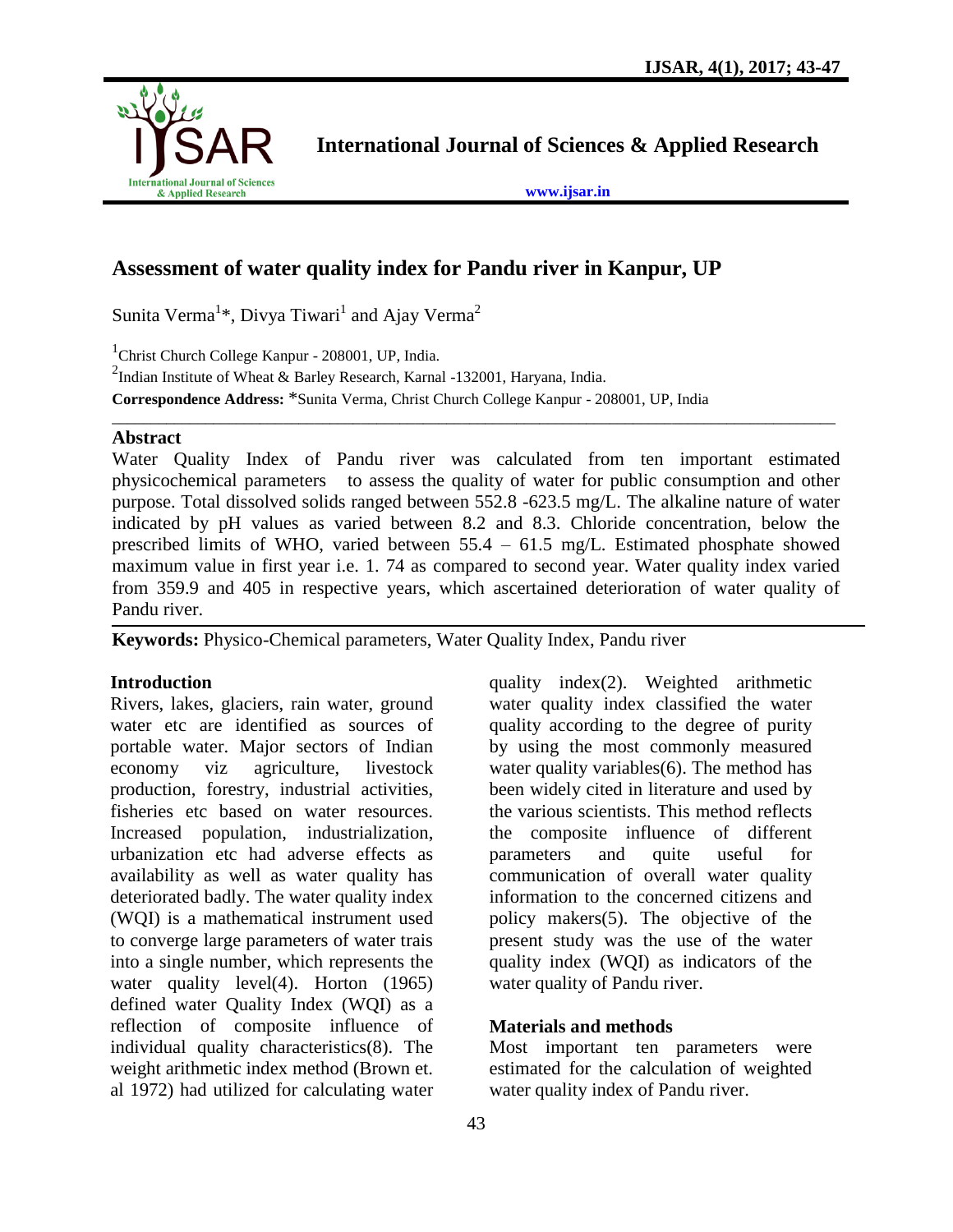**IJSAR, 4(1), 2017; 43-47**

| <b>Parameters</b> | <b>Abbreviations</b>  | <b>Units</b>    | <b>Analytical methods</b>                |  |  |
|-------------------|-----------------------|-----------------|------------------------------------------|--|--|
| Temperature       | Water temperature     | $\rm ^{\circ}C$ | Centigrade thermometer                   |  |  |
| <b>TH</b>         | <b>Total hardness</b> | mg/1            | E.D.T.A                                  |  |  |
| pH                | Hydrogen Ion          | pH              |                                          |  |  |
|                   | Concentration         | unit            | pH meter                                 |  |  |
| DO                | Dissolved Oxygen      | mg/1            | Winkler's Azide modification method      |  |  |
| <b>BOD</b>        | Bio-Chemical Oxygen   |                 | Dilution technique and seeding technique |  |  |
|                   | Demand                | mg/1            |                                          |  |  |
| <b>COD</b>        | Chemical Oxygen       | mg/1            |                                          |  |  |
|                   | Demand                |                 | Open reflux method                       |  |  |
| Cl                | Chloride              | mg/1            | Argentometric method                     |  |  |
| PO <sub>4</sub>   | Phosphate             | mg/1            | Stannous Chloride method                 |  |  |
| NO <sub>3</sub>   | Nitrate               | mg/1            | Phenol - di - sulphuric acid method      |  |  |
| NH <sub>4</sub>   | Ammonia               | mg/1            | Nesslerization method                    |  |  |
| $SO_4$            | Sulphate              | mg/1            | Turbidity method                         |  |  |

Samples were collected at critical locations across the passage of Pandu river across Kanpur for continuous two years. WQI has been calculated by using the standards of drinking water quality recommended by the World Health Organization (WHO) Bureau of Indian Standards (BSI) and Indian council for Medical Research (ICMR) (3,7,9).The physico-chemical parameters were determined adopting methods given by APHA (2005)(1).

Water Quality Index (WQI) calculated as follows : WQI =  $\sum q_n W_n / \sum W_n$ 

Let there be `n` water quality parameters and quality rating or sub index  $(q_n)$ corresponding to nth parameters is a number reflecting the relative value of this parameters in the polluted water with respective to its standard permissible value. The  $q_n$  is calculated using following expression.

 $q_n = 100 [(V_n - V_{io}) / (S_n - V_{io})]$ 

 $q_n$  =Quality rating for the nth water quality parameter ;  $V_n$  = Estimated value of nth parameters at a given sampling station  $;S_n$ = Standard permissible value of the nth parameters ; $V_{io}$  = Ideal value of nth parameters in pure water. i.e. 7.0 for pH,

14.6 mg/l for DO and 0 for all other parameters and Ideal value of pH is 7.0 where 8.5 is the permissible value of water (i.e. polluted water), therefore, quality for pH is calculated from the following relation.

 $q_{pH} = 100$  [(V<sub>pH</sub> - 7) / (8.5 – 7)]; V<sub>pH</sub> = observed value of pH.

DO calculation through the water quality rating equation:

$$
Q_{\rm DO} = 100 [ (V_{\rm DO} - 14.6 / (5 - 14.6) ]
$$

Calculation of unit weight:  $W_n = K / S_n$ ;  $W_n$  = unit weight for the nth parameters,  $S_n$  = Standard value of for the nth parameters,

 $K = constant$  of proportionality

## **Results and discussion**

Estimated values of various physicochemical parameters for calculation of water quality index are presented in the Table 3. The water quality index varied from 359.9 and 405 in respective years, which indicates deterioration of water quality of Pandu river (11,12).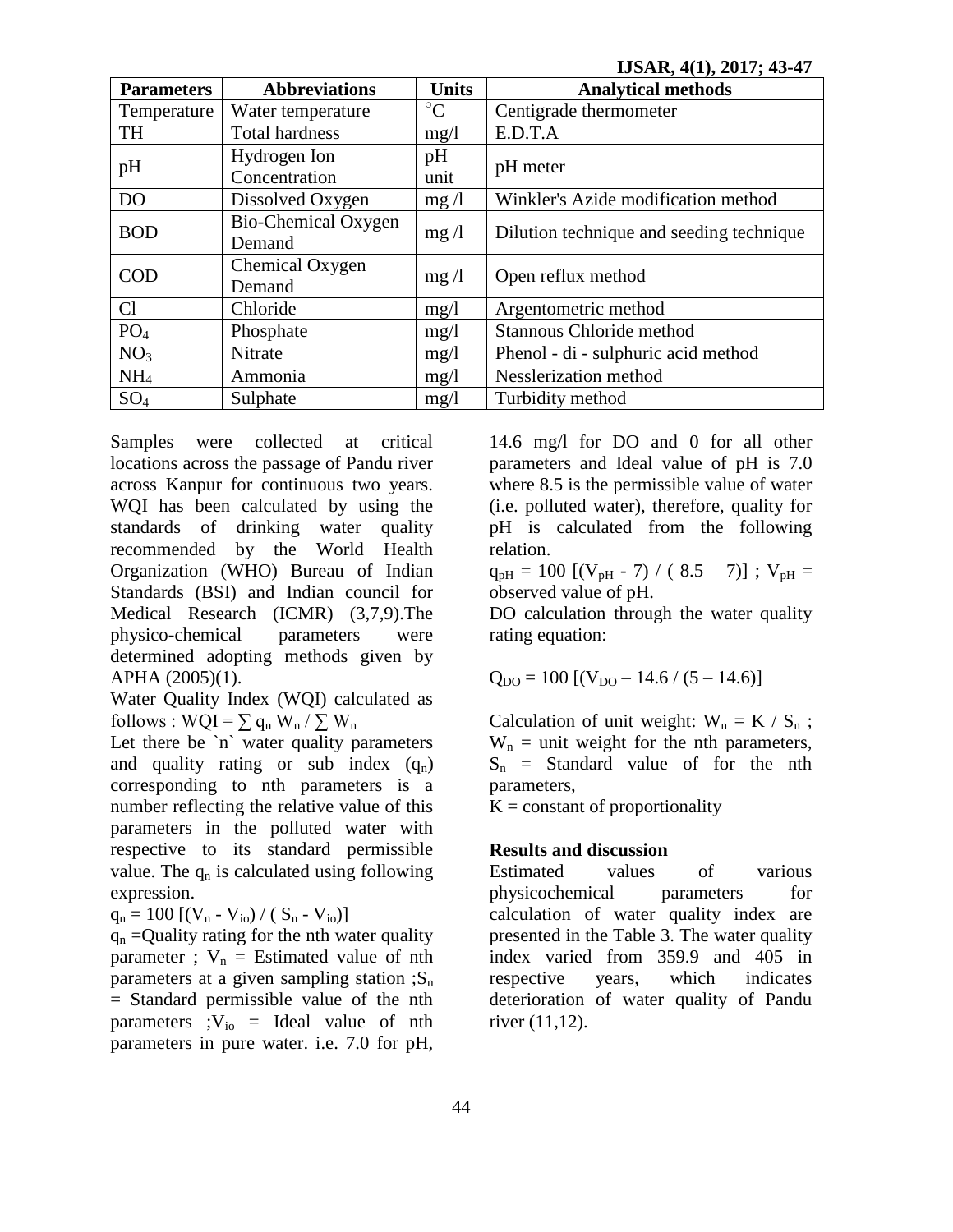| WOI level | Grading | Water quality rating | Possible water use                                              |
|-----------|---------|----------------------|-----------------------------------------------------------------|
| $0 - 25$  | A       | Excellent            | All purpose like potable, industrial, agricultural              |
| 26-50     | B       | Good                 | Domestic & Agricultural                                         |
| 51-75     |         | Poor                 | Agricultural & Industrial                                       |
| 76-100    |         | Very poor            | Agricultural                                                    |
| >100      | Ε       | Unfit for drinking   | Not of much possible agricultural can be used only after proper |
|           |         |                      | treatment                                                       |

**Table 1: Water quality rating for drinking (Chaterjiee and Raziuddin, 2002) & other purposes.**

#### **Table 2: Drinking standard recommended by agencies and unit weights.**

| Parameters      | Standard $(S_n)$ | Recommended agency | Unit weight( $W_n$ ) |
|-----------------|------------------|--------------------|----------------------|
| <b>TDS</b>      | 500              | <b>ICMR</b>        | 0.0037               |
| pH              | $7 - 8.5$        | <b>ICMR/ISI</b>    | 0.2190               |
| Chlorides       | 250              | <b>ICMR</b>        | 0.0074               |
| <b>Nitrates</b> | 45               | <b>ICMR</b>        | 0.0412               |
| Phosphate       | 25               | <b>ICMR</b>        | 0.0618               |
| Sulphate        | 150              | <b>ICMR</b>        | 0.0103               |
| Alkalinity      | 120              | <b>ICMR</b>        | 0.0155               |
| Hardness        | 300              | <b>WHO</b>         | 0.0051               |
| <b>BOD</b>      | 5                | <b>ICMR</b>        | 0.3723               |
| D <sub>O</sub>  |                  | <b>ICMR</b>        | 0.3088               |
| . .<br>$- - -$  | $-$              |                    |                      |

Values are expressed in mg/L

#### **Table 3: Variation in Water quality index for Pandu river.**

| Pandu                                                        | Year 1 | Year 2            | Standard Recommended Unit weight |                      |         | Year 1           |                               | Year 2           |        |
|--------------------------------------------------------------|--------|-------------------|----------------------------------|----------------------|---------|------------------|-------------------------------|------------------|--------|
|                                                              |        | Observed Observed | (Sn)                             | agency               | $(W_n)$ | Quality $W_nq_n$ |                               | Quality $W_nq_n$ |        |
|                                                              | value  | value             |                                  |                      |         | rating           |                               | rating           |        |
| <b>TDS</b>                                                   | 552.80 | 623.50            | 500                              | <b>ICMR</b>          | 0.0037  | 110.56           | 0.409                         | 124.70           | 0.461  |
| pH                                                           | 8.20   | 8.30              | $7 - 8.5$                        | <b>ICMR/ISI</b>      | 0.219   | 80.00            | 17.520                        | 86.67            | 18.980 |
| Chlorides                                                    | 61.54  | 55.44             | 250                              | <b>ICMR</b>          | 0.0074  | 24.62            | 0.182                         | 22.18            | 0.164  |
| <b>Nitrates</b>                                              | 0.83   | 0.51              | 45                               | <b>ICMR</b>          | 0.0412  | 1.84             | 0.076                         | 1.13             | 0.047  |
| Phosphate                                                    | 1.74   | 1.70              | 25                               | <b>ICMR</b>          | 0.0618  | 6.96             | 0.430                         | 6.80             | 0.420  |
| Sulphate                                                     | 36.53  | 49.16             | 150                              | <b>ICMR</b>          | 0.0103  | 24.35            | 0.251                         | 32.77            | 0.338  |
| Alkalinity                                                   | 261.66 | 280.53            | 120                              | <b>ICMR</b>          | 0.0155  | 218.05           |                               | 3.380 233.78     | 3.624  |
| Hardness                                                     | 890.94 | 790.45            | 300                              | <b>WHO</b>           | 0.0051  | 296.98           |                               | 1.515 263.48     | 1.344  |
| <b>BOD</b>                                                   | 42.40  | 48.47             | 5                                | <b>ICMR</b>          | 0.3723  |                  | 848.00 315.710 969.40 360.908 |                  |        |
| DO.                                                          | 3.18   | 3.10              | 5                                | <b>ICMR</b>          | 0.3088  | 118.96           |                               | 36.734 119.79    | 36.992 |
|                                                              |        |                   |                                  | Total of unit        | 1.0451  |                  | 376.21                        |                  | 423.28 |
|                                                              |        |                   |                                  | weight $=\Sigma W_n$ |         |                  |                               |                  |        |
| Water quality Index $WOI =$<br>$\Sigma W_n q_n / \Sigma W_n$ |        |                   |                                  |                      |         | 359.97           |                               | 405.01           |        |

The estimated physicochemical parameters varied over the study periods as reflected in table. Total dissolved solids of water body ranged between 552.8 -623.5 mg/L. The higher values of were observed during second year, the higher values might be due to the addition of different nutrients, and agricultural runoff in the main stream(10). The TDS values are more than the prescribed limits of ICMR and ISI i.e.

500mg/l. The pH of the water indicates as an alkaline nature it varies between 8.2 and 8.3. The recommended value of ideal pH by ISI is 6.5 to 8.5 and by ICMR 7.0 - 8.5. Increased trend observed in values of BOD, sulphate, alkalinity and TDS, more over the reverse trend in values of Chloride, nitrates, hardness as reflected in fig. 1.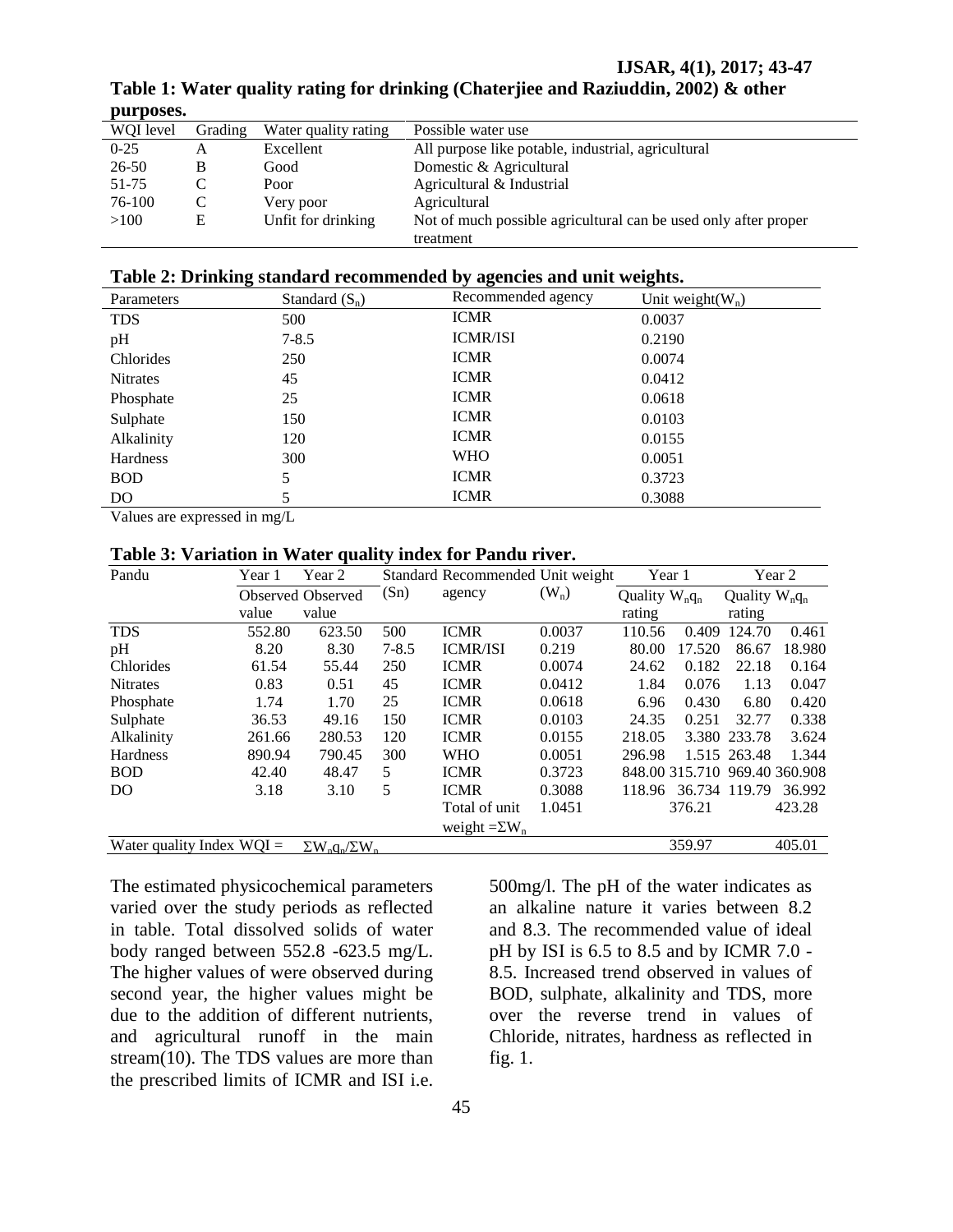

**Figure 1: Changes in estimated ten physicochemical parameters.**



**Figure 2: Variations in quality ratings over the years.**

Similar observations were recorded for the quality ratings of alkalinity, pH, TDS, sulphate increased over the years while hardness, nitrate, chloride decreased for second year of study (fig 2).

The chloride concentration results in salty taste of water. Some times higher concentration of chlorides is responsible for laxative effect to the human beings. The concentration of chloride varied between  $55.4 - 61.5$  mg/L which are well below the prescribed limits of WHO. The nitrates are the end product of the decomposition of organic waste present in the fully oxidized water and harmful above 45 mg/L .In the present study nitrate in the surface water are very below the permissible limits.

The estimated phosphate shows that maximum value was in first year i.e. 1. 74 while minimum in second year 1.7 mg/L. These values were very well below the prescribed limits of USPH. The sulphate may have laxative effect if magnesium ion is present at an equivalent concentration. In the present study sulphate concentration is quite high as compared to permissible limits. The value of sulphate concentration ranged within 36.5- 49.2 mg/L.

The alkalinity is not harmful to the human beings within desirable limits for domestic water supply. However the higher values of total alkalinity were observed as varied from  $261 - 280$  mg/L. The hardness values were recorded as 890 – 790 mg/L, higher value of hardness were observed during first year of study which may be due to the low water level, these values are very high from the desired limits of WHO (< 300mg/L) dissolved oxygen varied from  $3.18 - 3.1$  mg/L. The BOD values are 42 -48 mg/L which very high the prescribed limits indicates highly polluted water.

#### **Conclusion**

Application of the WQI in the present study gives comparative evaluation of water quality in the different years. The present result shows that WQI in the first year are lesser than latter year due to obvious reasons. WQI ranged between 359 and 405 as ascertained extremely poor quality water, not even suitable for agricultural as well as industrial use. The drinking use is recommended only after through suitable treatment.